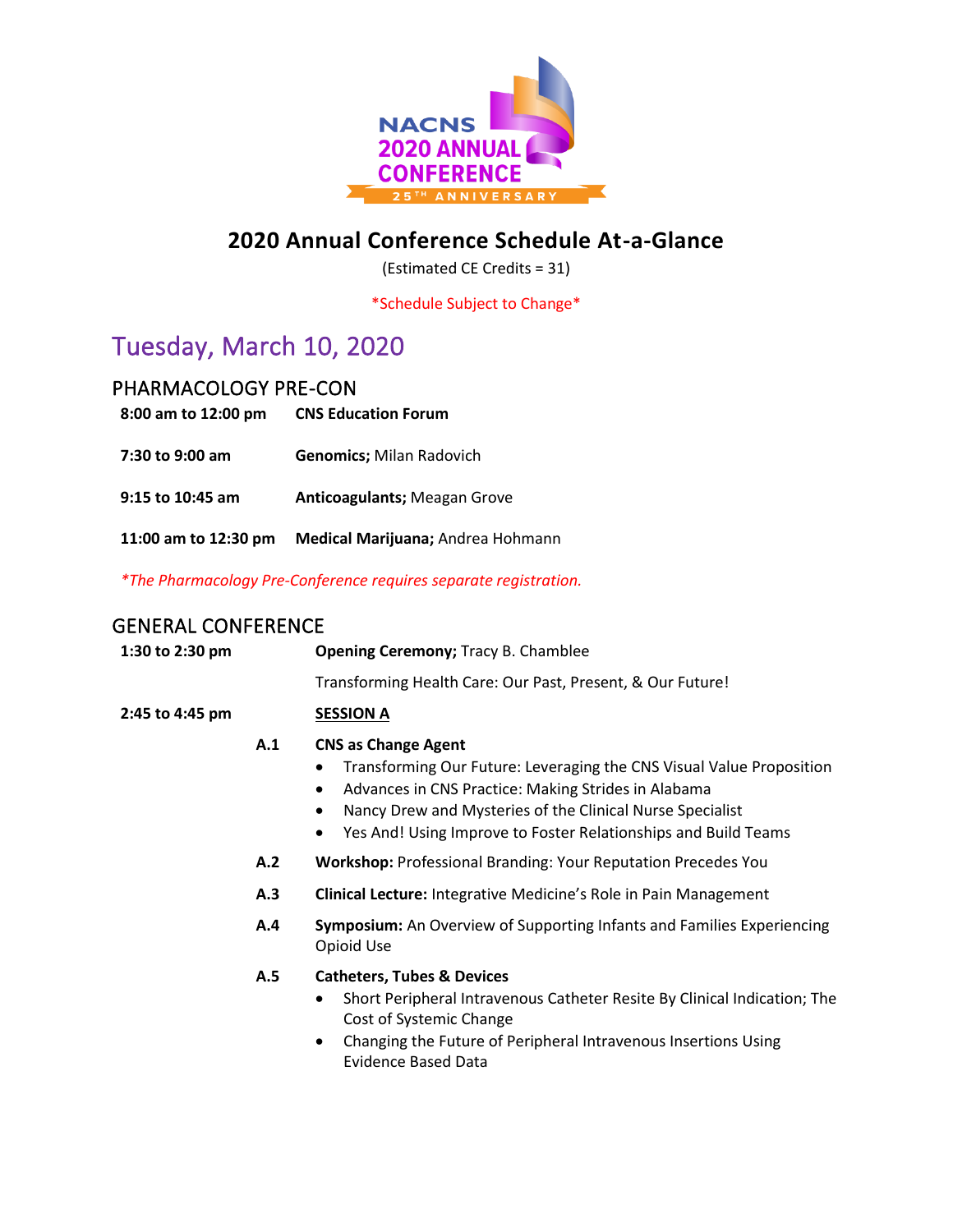- Radiology and Infusion Therapy Clinical Nurse Specialist (CNS) Collaboration: Achieving Catheter Management Best Practice Guidelines
- Implementation of MAGIC Guidelines into Everyday Practice of Central Lines

#### **A.6 Assessment Skills**

- Making the Connection: Stroke and Sleep-Disordered Breathing
- Implementing a Nurse-Based Swallow Screen: Nurse Compliance and Complication Rates
- Transforming Patient Care by Improving Blood Pressure Measurement Technique
- How Cool Are We? Targeted Temperature Management in a Community-Based Hospital
- **A.GS Workshop:** Transforming Health Care: Leveraging Our Past Expertise to Mentor Our Present and Influence Our Future!

#### **5:00 to 6:15 pm SESSION B**

#### **B.1 Cardiovascular Care Topics**

- Dynamic Alternating Micropressure Overlay in High-Risk Cardiovascular Surgical Patients on Pressure Injuries
- Autopulse-Cardiac Resuscitation in Sternal Surgery
- Collaborative Algorithm to Guide the Duration of Continuous Cardiac Monitoring within Medical-Surgical Units

#### **B.2 Education**

- Innovative Partnerships Meet the Challenges of Staff Education
- Get your Skills Stations On: Combatting the Forgetting Curve with Innovative Tactics
- Use of Intensive Training Course to Orient Nurses in a Low-Volume, High-Risk Specialized Care Unit

#### **B.3 Mental Health Tools**

- The Truth Behind the Clock Drawing Test: How Appearances Can be Deceiving
- Delirium: Early Recognition, Prevention, and Management in the Acute Care Setting
- Transforming Delirium Care Throughout a Healthcare System

#### **B.4 Mobility & Falls**

- On the Move: A Collaborative CNS/CNL Patient Mobility Project
- From Thirty to Six: One Unit's Quest to Reduce Inpatient Falls
- Early Mobility for VTE Prevention: A Nurse-Driven Protocol

#### **B.5 New RN**

- A Trifecta Approach to Developing and Mentoring the Future Professional Nurse
- Socialization of New Graduate RNs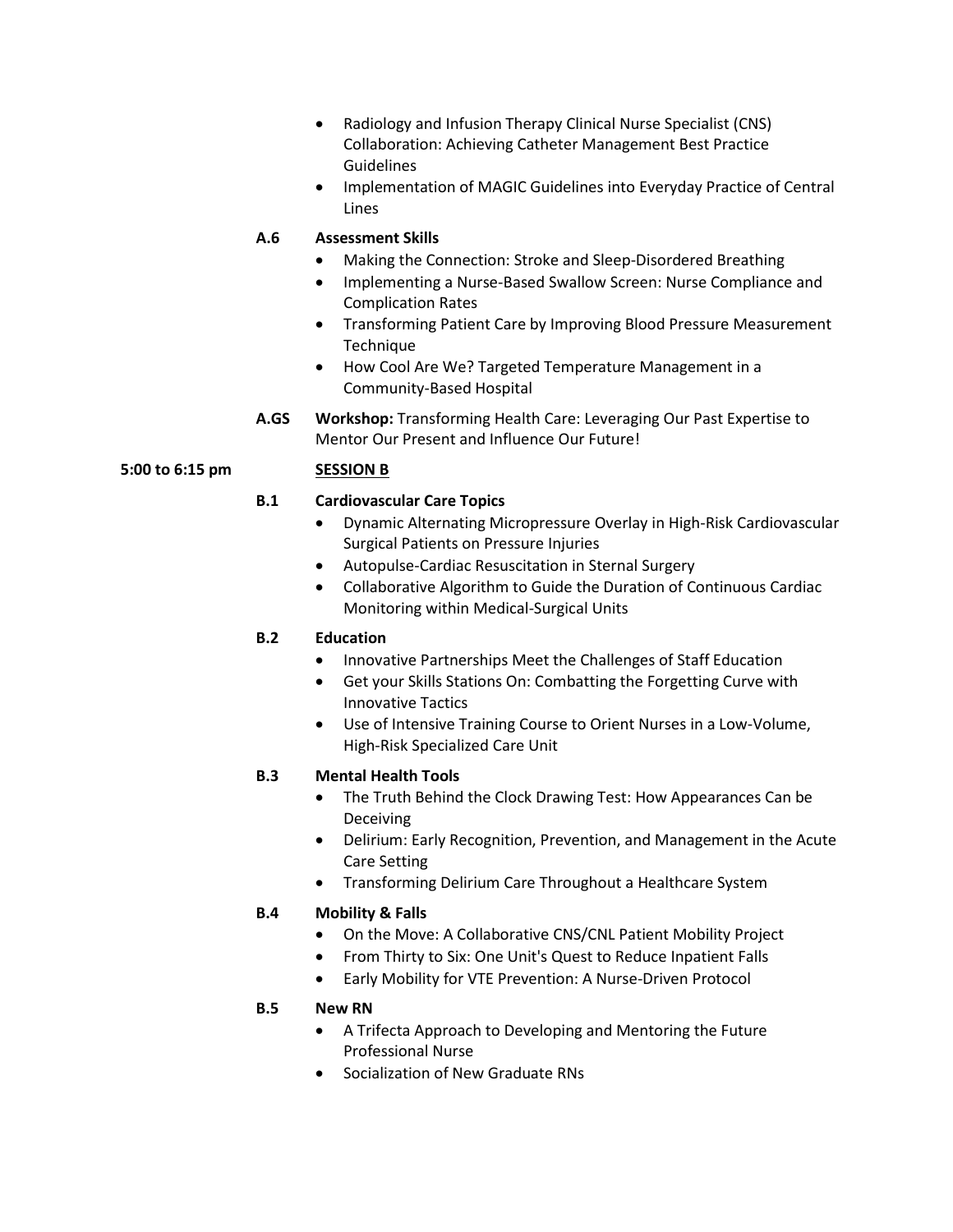| 6:15 to 7:30 pm |             | <b>Opening Exhibitor Reception &amp; Poster Presentations</b>                                                                                                                                                          |
|-----------------|-------------|------------------------------------------------------------------------------------------------------------------------------------------------------------------------------------------------------------------------|
|                 | <b>B.GS</b> | Driving Geriatric Best Practice: Building an Interdisciplinary Team<br>$\bullet$<br>Teamwork Wins: Introducing an Interprofessional Escape Room<br>$\bullet$<br><b>Workshop:</b> Conflict De-Escalation and Resolution |
|                 | <b>B.6</b>  | Supporting New Nurses and Reducing Turnover: Implementation of a<br>$\bullet$<br>Professional Development and Career Planning Program<br><b>Teamwork</b>                                                               |

## Wednesday, March 11, 2020

| 7:30 to 8:30 am   |            | <b>Breakfast with Exhibitors and Poster Presentations</b>                                                                                                                                                                                                                                                                                                          |
|-------------------|------------|--------------------------------------------------------------------------------------------------------------------------------------------------------------------------------------------------------------------------------------------------------------------------------------------------------------------------------------------------------------------|
| 7:30 to 8:30 am   |            | <b>Student Breakfast with The President</b>                                                                                                                                                                                                                                                                                                                        |
|                   |            | Sponsored by AACN & ANA                                                                                                                                                                                                                                                                                                                                            |
| 8:30 to 9:00 am   |            | <b>Awards</b>                                                                                                                                                                                                                                                                                                                                                      |
| 9:00 to 10:15 am  |            | <b>Keynote Address; Mary Fran Tracy</b>                                                                                                                                                                                                                                                                                                                            |
|                   |            | <b>TITLE TBD</b>                                                                                                                                                                                                                                                                                                                                                   |
| 10:30 to 11:45 am |            | <b>SESSION C</b>                                                                                                                                                                                                                                                                                                                                                   |
|                   | C.1        | <b>Impact of CNS</b><br>The CNS Leads the Way to Success. A Nursing Research Committee<br>with Limited Resources<br>It's a BERT Alert! A Proactive Approach to Workplace Violence<br>$\bullet$<br>Vision 2021: An International Vice Dean of Graduate Studies and<br>$\bullet$<br><b>Scientific Research</b>                                                       |
|                   | C.2        | Clinical Lecture: All About Sepsis Research: 2019-2020                                                                                                                                                                                                                                                                                                             |
|                   | C.3        | Symposium: CNS Utilization at a Military Treatment Facility<br>A Strategy for Advancing Best Practices<br>$\bullet$<br>Impact that Aligns with Organizational Priorities<br>$\bullet$<br>"Center for Nursing Science and Clinical Inquiry" System-Based Cell<br>$\bullet$<br>Effective Communication and Stakeholder Buy-in Within a Ranked<br>$\bullet$<br>System |
|                   | C.4<br>C.5 | <b>Pulmonary Topics</b><br>Diagnosis of Pulmonary Embolism in Adults: Adherence with Best<br>$\bullet$<br><b>Practice Advice</b><br>Mobility and Functional Status among Hospitalized COPD Patients<br>$\bullet$<br>Respiratory Compromise-The CNS's Voice at the Table<br>$\bullet$<br><b>Interprofessional Collaboration</b>                                     |
|                   |            | Bringing the Interprofessional Team Together Improves Outcomes<br>$\bullet$<br>and Reduces Costs for Patients Having Pancreatic Surgery<br>Improving Interprofessional Collaboration One Visit at a Time                                                                                                                                                           |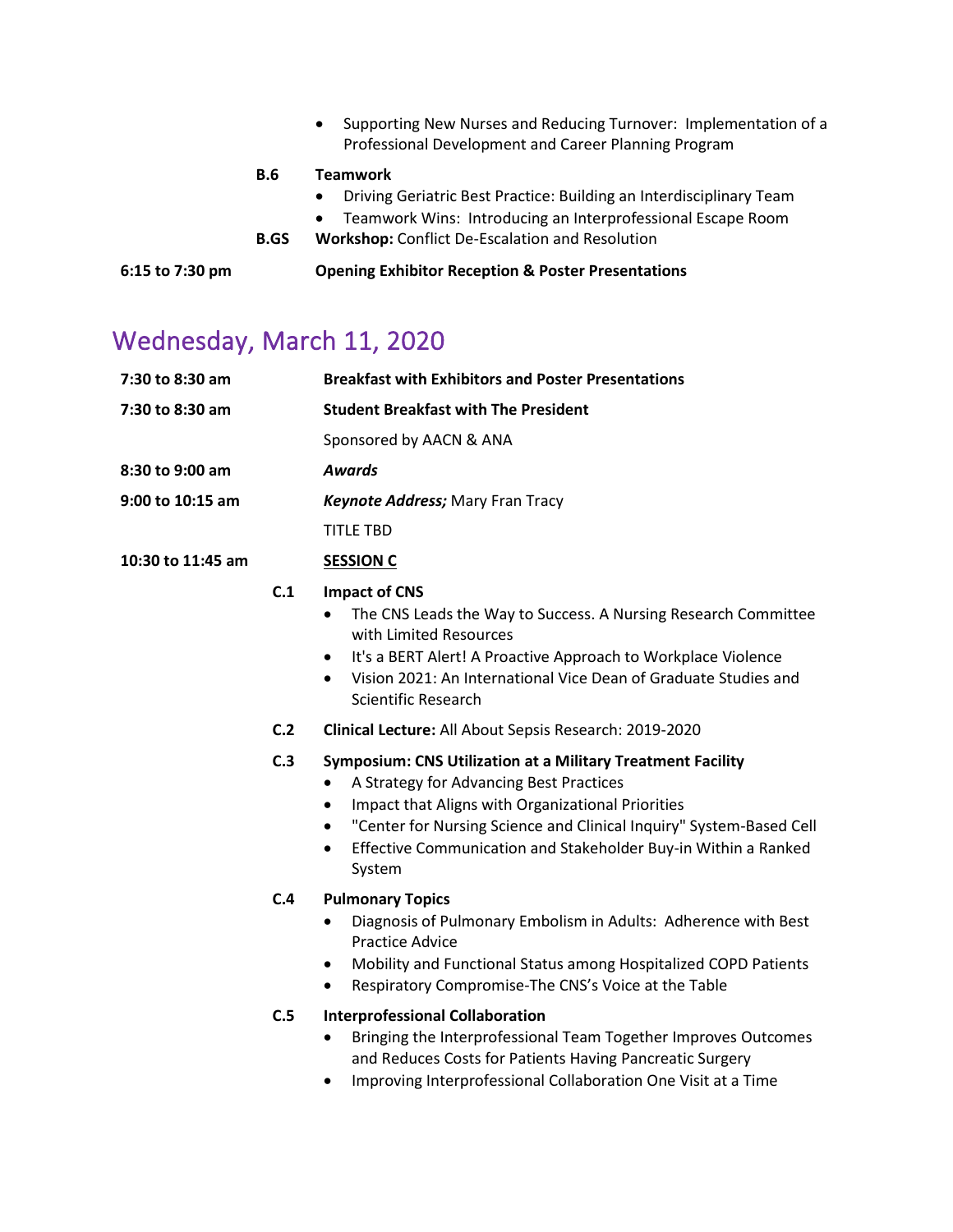|                  |            | Transforming Healthcare Through Interprofessional Collaboration:<br>$\bullet$<br><b>Exemplars of Success</b>                                                                                                                                                                                                                                                                                       |
|------------------|------------|----------------------------------------------------------------------------------------------------------------------------------------------------------------------------------------------------------------------------------------------------------------------------------------------------------------------------------------------------------------------------------------------------|
|                  | C.6        | <b>Pressure Injury</b><br>Evaluation of the Performance of a Pressure Injury Prediction Scale<br>for Critically Ill Patients<br>Transforming a Culture Through Collaboration, Engagement and<br>$\bullet$<br>Ownership to Reduce Hospital Acquired Pressure Injuries<br>The Pursuit of HAPI-less Environments: Creating a Culture of Hospital-<br>$\bullet$<br>Acquired Pressure Injury Prevention |
|                  | C.7        | <b>Reproductive Health Care</b><br>Obstetric and Adult Hemorrhage Protocol Alignment to Promote<br><b>Transfusion Stewardship</b><br>Transforming Pain Management for Obstetric Patients: A Multimodal<br>$\bullet$<br>Approach for Cesarean Section<br>Experiences of Transgender Men and Gynecological Healthcare:<br>$\bullet$<br>Results of a Qualitative Systematic Review                    |
|                  | C.GS       | Workshop: Aromatherapy, Meditation, Pranayama, Mudra and Mantra:<br>Mind-Body Therapies for Reducing Stress in Healthcare                                                                                                                                                                                                                                                                          |
| 11:45 to 1:30 pm |            | <b>Exhibit Hall Luncheon</b>                                                                                                                                                                                                                                                                                                                                                                       |
| 11:45 to 1:30 pm |            | New Member Luncheon *Reserved for first time attendees, new members and<br>members of the NACNS membership committee.                                                                                                                                                                                                                                                                              |
| 11:45 to 1:30 pm |            | <b>Affiliate Luncheon</b> *Reserved for members of NACNS affiliates and NACNS<br>affiliate committee members.                                                                                                                                                                                                                                                                                      |
| 11:45 to 1:30 pm |            | Editorial Board Luncheon *By invitation only.                                                                                                                                                                                                                                                                                                                                                      |
| 1:45 to 3:00 pm  |            | <b>SESSION D</b>                                                                                                                                                                                                                                                                                                                                                                                   |
|                  | D.1        | (1:30 to 3:30 pm) Workshop: Better Brain? Dementia Prevention?: Keys<br>to Reducing Risk of Cognitive Decline                                                                                                                                                                                                                                                                                      |
|                  | D.2        | <b>Nurse Development</b><br>Transition to Practice: A New Look at an Old Issue<br>Development of Unit Based Resource Nurse Program<br>DREAM TEAM: Developing a Research & Evidence-based Approach<br>$\bullet$<br>Model to Enhance And Motivate clinical practice                                                                                                                                  |
|                  | <b>D.3</b> | Clinical Lecture: Evolution of a CNS-Led Multidisciplinary Guideline for<br>HFNC Use on a Pediatric Acute Care Unit                                                                                                                                                                                                                                                                                |
|                  | <b>D.4</b> | Symposium: It's a Journey not a Destination: Validation of CNS Impact on<br>the Healthcare Landscape                                                                                                                                                                                                                                                                                               |
|                  | <b>D.5</b> | <b>Diabetes</b><br>Evaluating Nurse Self-Confidence in Providing Diabetes Self-<br>٠<br>Management Education to Patients using AADE 7 Self-Care Behaviors<br><b>Understanding Nurse-Sensitive Indicators</b>                                                                                                                                                                                       |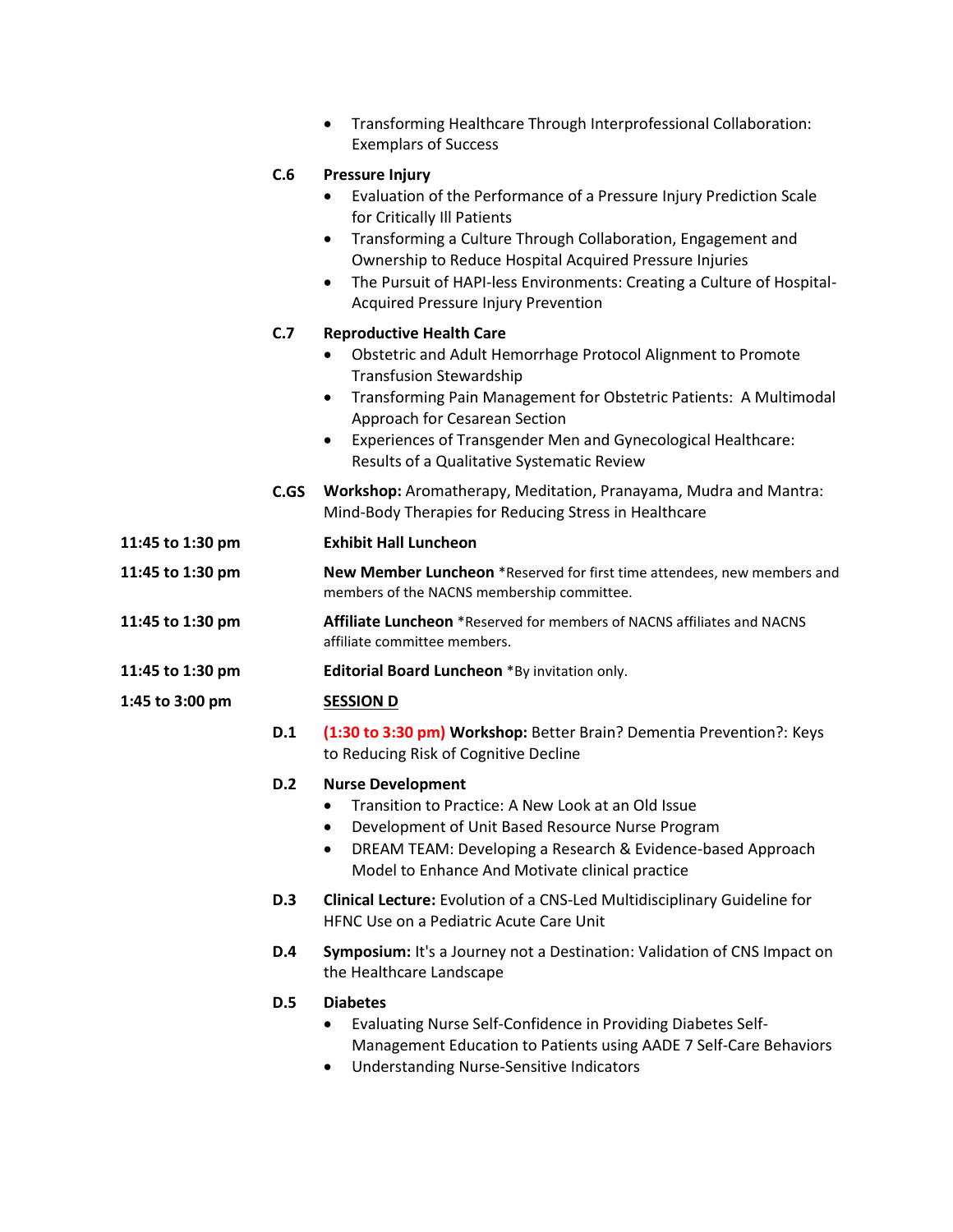• Bio-Behavioral Factors Affecting Diabetes Self-Management in Patients living with Type 2 Diabetes

#### **D.6 Precepting**

- Peer-to-Peer Mentor Program Implementation in Rural Hemodialysis Unit
- Advanced Practice Provider Preceptor Education: Training the Future **Workforce**
- Orientation Pathway and Preceptor Guide

#### **D.7 Infection Prevention**

- Role of the CNS in Supporting Change to Reduce Hospital-Onset Clostridium Difficile Infection
- Reducing Central Line-Associated Bloodstream Infections by Increasing Nurses' Adherence to Bundles for Central Line Maintenance
- NVHAP: Improving Patient Care Outcomes One Clean Mouth at a Time

#### **D.8 Structured Care**

- Rapidly Transforming the Future of Healthcare Using Agile Implementation
- Incidence of Respiratory Depression and Derivation of a Novel Opioid-Induced Respiratory Depression Risk Prediction Tool

#### **D.9 Utilizing Technology**

- Professional Mentoring and Promotion of the Clinical Nurse Specialist Role Through Social Media
- Twitter as a Tool for Professional Development
- Leveraging Technology to Improve and Standardize Inpatient Oxygen Weaning Practices
- **D.GS Workshop:** Financial Literacy in Nursing

**3:00 to 3:30 pm Break & Poster Session Judging**

#### **3:30 to 4:45 pm SESSION E**

- **E.1 Workshop:** Infusion Nurses Society Infusion Therapy Standards of Practice: Review of Current Evidence-Based Practice
- **E.2 Clinical Lecture:** Class 1A Interventions: A Prescription for Successful Management of the Patient with Acute Coronary Syndrome

#### **E.3 Transforming Care**

- Transforming Blood Utilization Practices
- Transforming Healthcare at the Bedside: Journal Clubs for Evidence-Based Practice
- Leaders of Our Future: Preparing Staff Nurses to Transform Healthcare
- **E.4 CAUTI**
	- CAUTI Prevention: Winning the War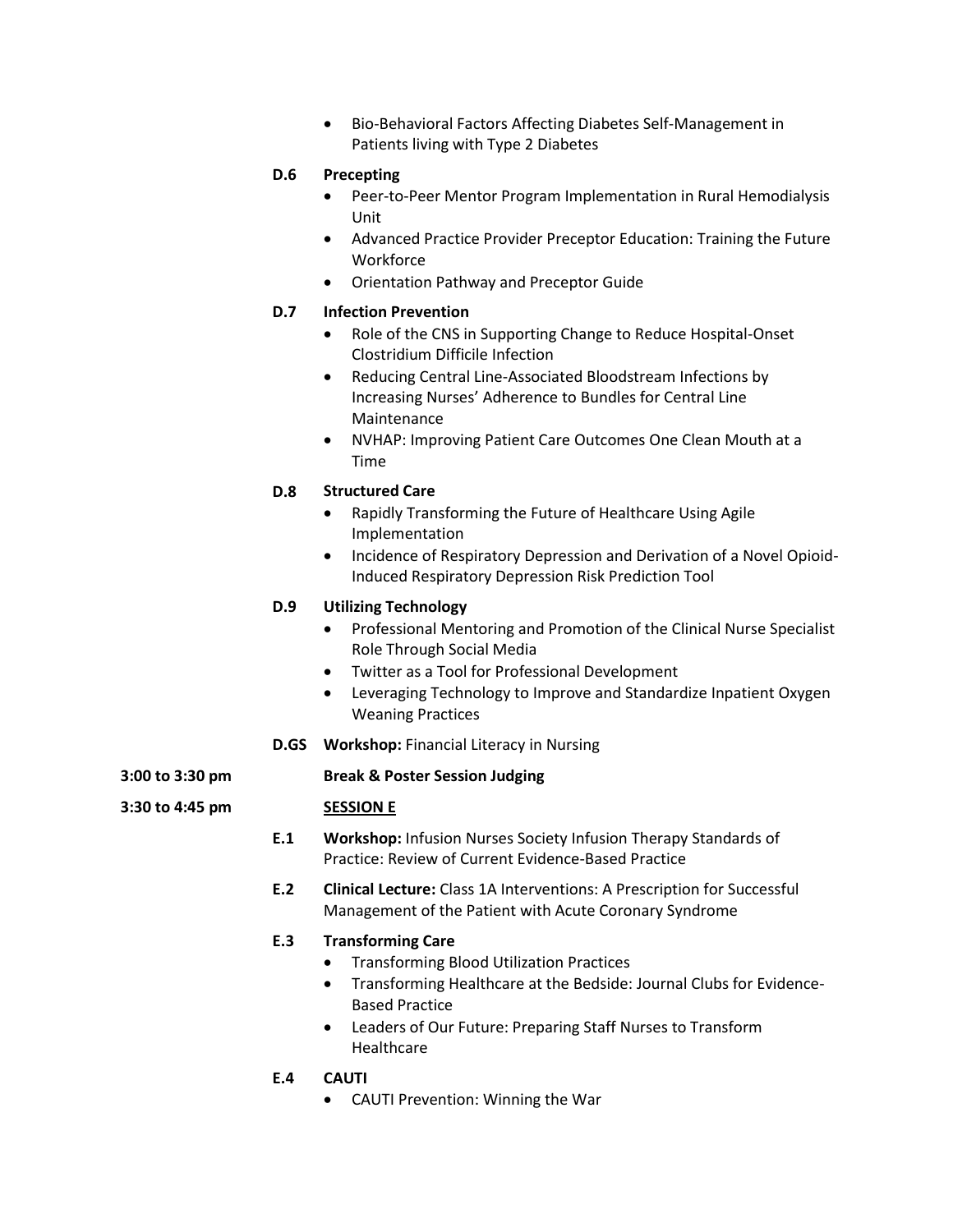- CAUTI Reduction: An Interprofessional Project
- The Triad Model A New Approach to Solving CAUTI
- The CHAMP Protocol: A Comprehensive CAUTI Reduction Process

#### **E.5 Skin, Wound, & Ostomy Topics**

- Standardizing Education to Improve Outcomes for Patients with a New Ostomy
- SSKIN (Skin Assessment, Surface, Keep Moving, Incontinence, Nutrition) Care Bundle
- Improving Communication of Skin Integrity Risk Factors: A Quality Improvement Project
- Increasing Knowledge and Confidence of New Nurses in Pressure Injury/Wound Identification in Hospitalized Patients

#### **E.6 Stroke and Neuro**

- Increasing Outpatient Stroke Management and Improving Patients Outcomes Utilizing APRN Providers
- Transforming Lives: Optimizing Stroke Care of the Future
- Hello LVO- Identifying Patients at Risk for Large Vessel Occlusion Strokes in the Emergency Department

#### **E.7 Stress Reduction**

- Extinguish Burnout: Practical Guidance for Prevention and Recovery
- Putting the "B" Back in Work-Life Balance
- Nursing Burnout with Substance Using Inpatients: A New Hope

#### **E.8 Medications**

- Implementing Changes to SQ Insulin Dispensing/Administration: Sticking to Safe Practice and Minding the Big Bucks
- The Use of Inhaled Essential Oils to Decrease Pain, Anxiety, and Nausea
- The State of the Literature: Effects of Probiotics Gut Health and Type 2 Diabetes Management
- Reducing Chemotherapy Release Time on an Inpatient Oncology Unit

#### **E.9 Pediatrics**

- Getting to the Next Stage in Congenital Cardiac Care: A Formal Transition for Adolescents
- Where Do We Go From Here: Caring For the Child with Medical **Complexity**
- Q.R.S.Pr.I.C.U? Reenergizing PICU Nursing EKG Practices
- **E.GS Symposium:** Becoming a Journal Manuscript Reviewer

| 5:00 to 6:00 pm | <b>Research Committee Forum; Kathy Zavotsky</b>   |  |  |
|-----------------|---------------------------------------------------|--|--|
|                 | Creating and Implementing Science in the CNS Role |  |  |
| 6:45 to 9:00 pm | <b>CNSI Fellows Induction Ceremony</b>            |  |  |
| 5:30 to 7:30 pm | <b>Conference Kick-Off; Harry &amp; Izzy's</b>    |  |  |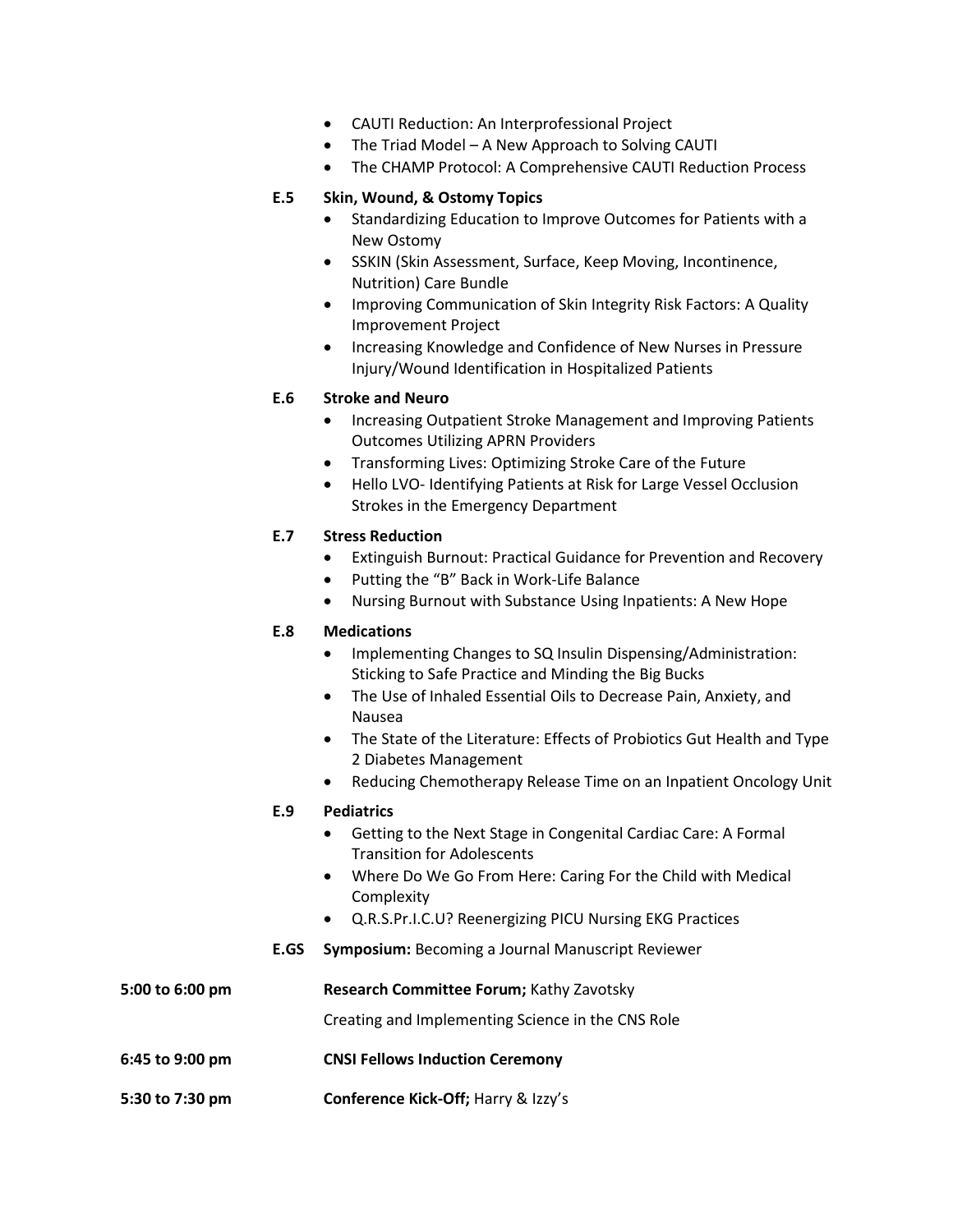## Thursday, March 12, 2020

| 7:00 to 9:00 am                       |     | Satellite Symposium; Cardinal Health                                                                                                                                                                                                                                                                                              |
|---------------------------------------|-----|-----------------------------------------------------------------------------------------------------------------------------------------------------------------------------------------------------------------------------------------------------------------------------------------------------------------------------------|
| 8:00 to 9:00 am                       |     | <b>Breakfast with Exhibitors &amp; Poster Presentations</b>                                                                                                                                                                                                                                                                       |
| 9:15 to 10:15 am<br>10:15 to 11:00 am |     | Resurgence of the CNS; Sean M. Reed<br>Incoming 2020-2021 President's Address<br>Awards - Educator of the Year<br>$\bullet$<br><b>Break</b>                                                                                                                                                                                       |
| 11:00 to 12:15 pm                     |     | <b>SESSION F</b>                                                                                                                                                                                                                                                                                                                  |
|                                       |     |                                                                                                                                                                                                                                                                                                                                   |
|                                       | F.1 | <b>Other</b><br>New Medical Devices: A Collaborative Strategy for Nursing, Supply<br>$\bullet$<br>Chain and Clinical Engineering<br>How do I teach that?: An intervention for Nurses to Increase<br>$\bullet$<br><b>Confidence with Patient Education</b><br>Accepting "NO". A Case Review of a New Product Request.<br>$\bullet$ |
|                                       | F.2 | <b>Clinical Lecture:</b> Case Studies in Geriatric Trauma                                                                                                                                                                                                                                                                         |
|                                       | F.3 | Symposium: Supporting the CNS from Novice to Expert                                                                                                                                                                                                                                                                               |
|                                       | F.4 | <b>Heart Failure</b><br>Palliative Medicine and Heart Failure: Evaluating the Past and<br>Present, Deciding the Future.<br>It Takes a Team (and a CNS) to Transform Heart Failure Care<br>$\bullet$<br>Advanced Therapies in Heart Failure Management<br>$\bullet$                                                                |
|                                       | F.5 | <b>Process Improvement</b><br>Transforming Readmission Prevention Through CNS Led Collaboration<br>$\bullet$<br>A Journey Behind 'The Falls'-Development and Sustainment of a Mini<br>$\bullet$<br>Fall Risk Prevention Program<br>Discharge Improvement Project with Expediter RN and Use of<br>$\bullet$<br>Teletracking™       |
|                                       | F.6 | <b>Sepsis</b><br>On-line Education Does It Work, to Increase Caregiver Awareness on<br>Sepsis & Improve Patient Outcomes?<br>Implementing Best Practice & Tech Applications for Sepsis QI<br>A Journey through Sepsis Predictive Analytics Model Implementation:<br>٠<br>Assessing Best Practice, Outcomes, & Team Dynamics       |
|                                       | F.7 | <b>Affiliate Development</b><br>Personal Branding: How to Strengthen Your Local Affiliate<br>A Model to Guide Novice Board Members in Leading an Established<br>Affiliate                                                                                                                                                         |

• All Aboard: Leadership Development Through Board Service

#### **F.8 Wellness**

• The Wellness Bundle: Back to Basics in Patient Centered Care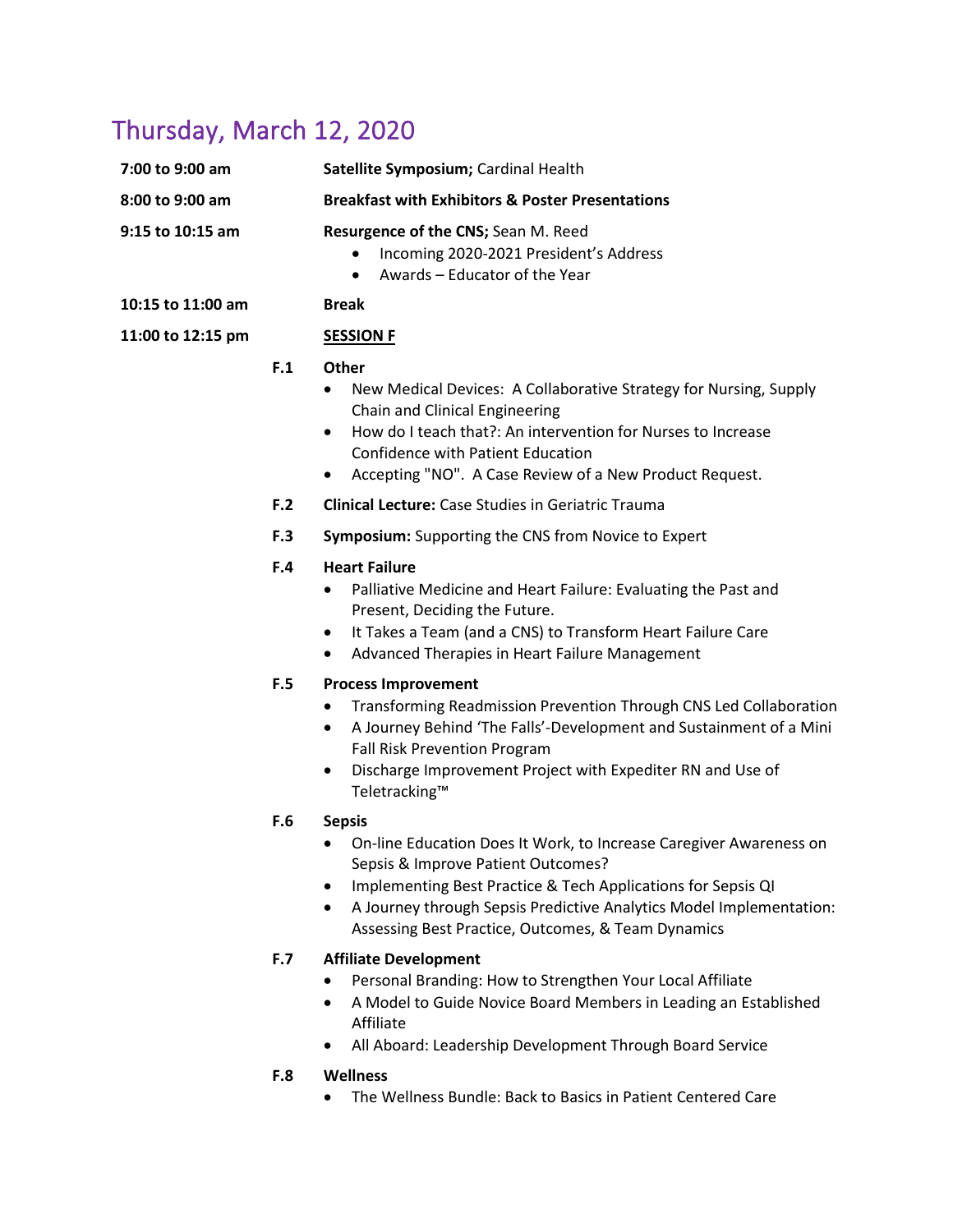- Creating a Mind-Body Workshop to Reduce Stress Levels in the Perioperative Setting
- Don't Get Sucked In: Maintaining Healthy Professional Boundaries

#### **F.9 Periop**

- Leveraging a Cross System Interprofessional Team to Improve Surgical Care
- The Implementation of an Enhanced Recovery After Surgery (ERAS) Program: Successes and Challenges
- Prevention of Accidental Hypothermia in Trauma Patients

#### **2:00 to 3:15 pm SESSION G**

**G.1 Workshop:** Writing for Publication

#### **G.2 Best Practices**

- Acuity Adaptable Model of Care Improves Failure to Rescue
- Patient Experience of Managing a Surgical Wound Infection After Elective Surgery
- The CNS Role in State Dementia Coalitions: Making an Impact Across **Communities**
- **G.3 Clinical Lecture:** Managing Immunotherapy-Related Side Effects in the ICU Setting
- **G.4 Symposium:** Virtual Mentoring: Bridging the Gap

#### **G.5 Catheters, Tubes, & Devices**

- A Comparative Evaluation of Chest Tube Insertion Site Dressings: A Randomized Controlled Trial
- Reducing Patient Harm: Evidence Based Practice Change Feeding Tubes
- Transforming Health Care: Moving toward Foley Free Care

#### **G.6 Pulmonary Topics**

- Pronation Therapy: How an Order Set and "Grab and Go Bag" Transforms the Process
- Better to be Safe than Sorry: Implementation of Capnography on a Medical Surgical Unit
- Aspiration Prevention: Hardwiring Practice Change with Visual Management

#### **G.7 Case Study**

- Implementation of a Quarterly Case study to Evaluate and Sustain Practice Change at the Bedside
- Transforming the Case Study: The Future of Interactive Learning
- Multiple Sclerosis Exacerbation vs. Pseudoexacerbation: A Case Study

#### **G.8 Stress Reduction**

- Put Your Mask on First: Suicide Prevention as a Nursing Workplace Health and Safety Issue
- Caring for the Care Giver: Strategies to Reduce Moral Distress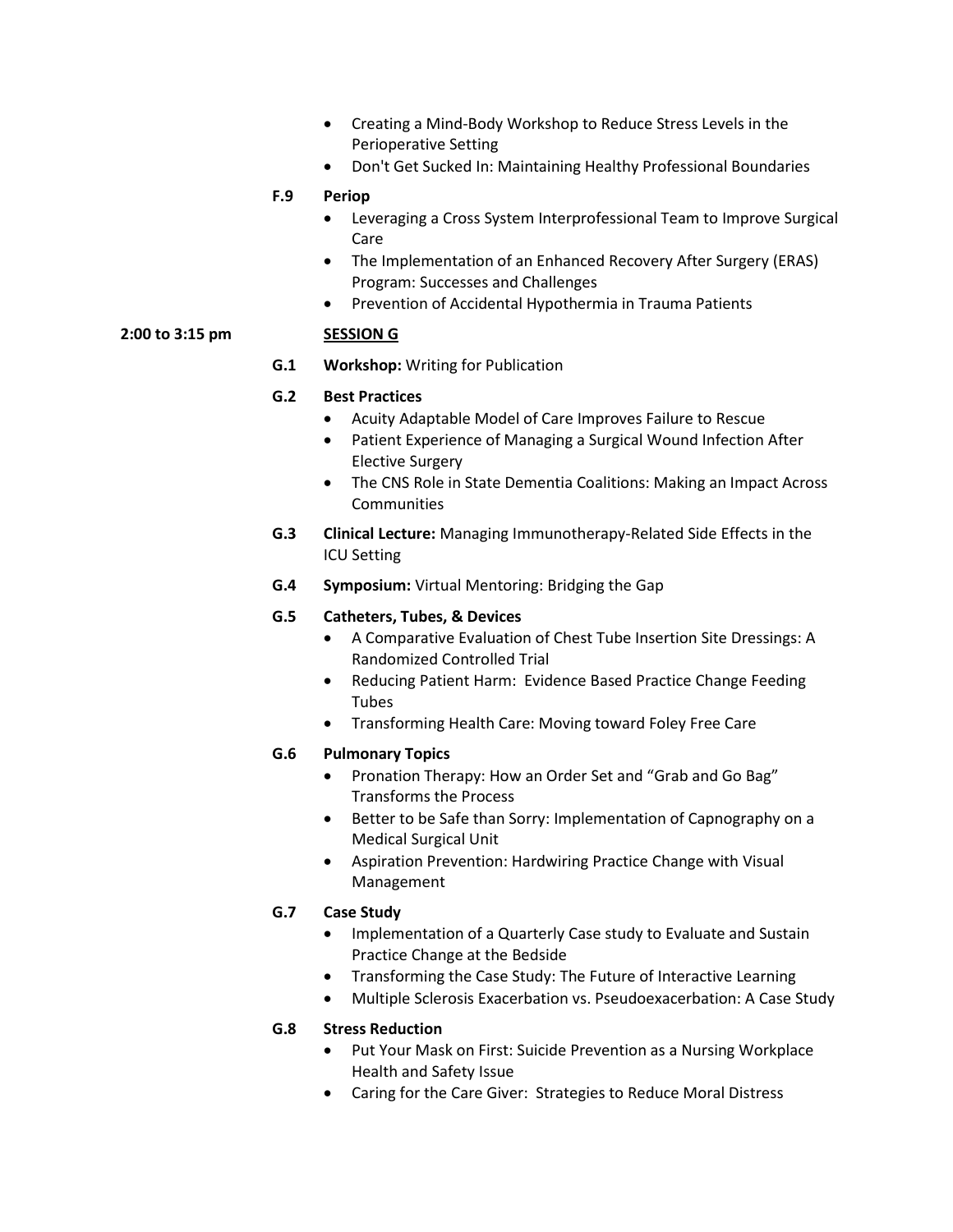• The Impact of Moral Injury/Moral Distress Upon Your Clinical Nurse Specialist Practice **G.9 Technology** • Fostering Organizational Efficiency and Innovation Through Mobile Video Monitoring • Developing Clinical Reasoning with Interactive E-learning Case Studies • CNS Role in EHR Implementation and Integration - BITS and BYTES of our System Role **G.GS Workshop:** Transforming Healthcare at the Bedside: Honing CNS Skills in Critical Appraisal and Statistical Interpretation **3:15 to 3:45 pm Break 3:45 to 5:00 pm SESSION H H.1 (3:30 to 5:30 pm) Workshop:** Podium Power: Strategically Using Your Voice to Impact Change **H.2 (3:30 to 5:30 pm) Workshop:** Using a Daily Management System to Engage Staff and Transform Care in Real Time **H.3 Clinical Lecture:** Using Nurse Driven Daily Reporting to Increase Inpatient Influenza Screening Compliance **H.4 Symposium: Alcohol Withdrawal Assessment** • Multisite Psychometric Testing of the Alcohol Withdrawal Assessment Tool (AWAT): Phase II • Alcohol Withdrawal Assessment Tool (AWAT): The Phase I Pilot Journey • Alcohol Withdrawal Assessment: All Instruments are Not Created Equal **H.5 CLABSI** • CNS Led ICU Teams Use CUSP Model to Improve CLABSI and CAUTI **Outcomes** • CLABSI Prevention: CHG, Beyond the Bath! • Cutting CLABSI Rates by Half: The Impact of a CNS on Pediatric Harm Reduction

#### **H.6 Mentoring**

- The Power of Peers: Using Peer Mentors to Impact Readmission Rates in Transplant
- CNS Mentorship Program Development

#### **H.7 Clinical Tools**

- Beyond the ICU: Utilizing IMPACT ICU Strategies for Multiple Settings and Disciplines
- Patient Preferences About Serious Illness Instrument (PASI): An Innovation in Eliciting Seriously Ill Patients' Preferences
- Tailoring Interventions for Patient Safety (TIPS): A Replication Study to Prevent Falls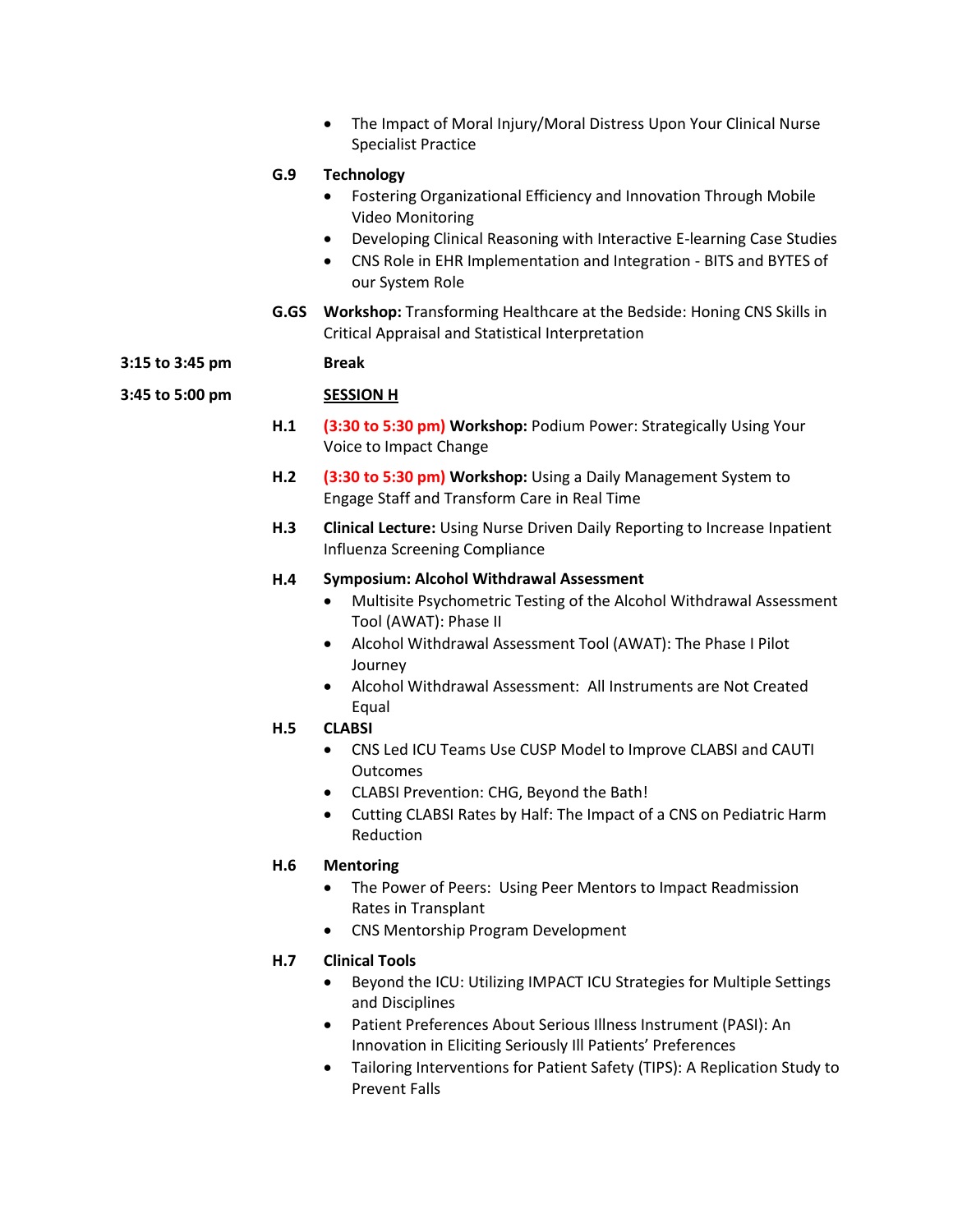|                 | H.8 | <b>Population Specific</b><br>Not So Happy "Happy" Hour: CNS Led Implementation of an Alcohol<br>Withdrawal Treatment Order Set<br>Leading organizational change: Implementing a Stroke Pathway in a<br>$\bullet$<br>comprehensive cancer center<br>Osteoporosis Basics: Impact, Management, & Fracture Prevention<br>$\bullet$                             |
|-----------------|-----|-------------------------------------------------------------------------------------------------------------------------------------------------------------------------------------------------------------------------------------------------------------------------------------------------------------------------------------------------------------|
| 5:15 to 6:15 pm | H.9 | <b>Other Clinical Issues</b><br>Alarm Management - It Is About More Than Just Technology<br>Palliative and EOLC Knowledge, Attitude, Practices, Perceived Barriers<br>$\bullet$<br>and Support Among Nurses at New Delhi, India<br>Visual Management System: Key to Outstanding Nurse Sensitive<br>$\bullet$<br>Indicators<br><b>NACNS Business Meeting</b> |
|                 |     | Members are encouraged to attend!                                                                                                                                                                                                                                                                                                                           |

# Friday, March 13, 2020

| 7:45 to 9:00 am  |            | Affiliate Breakfast *Attendees must RSVP                                                                                                                                                                                                                                                                                                                                                                                                                                                                                                                                                                               |
|------------------|------------|------------------------------------------------------------------------------------------------------------------------------------------------------------------------------------------------------------------------------------------------------------------------------------------------------------------------------------------------------------------------------------------------------------------------------------------------------------------------------------------------------------------------------------------------------------------------------------------------------------------------|
| 8:00 to 9:00 am  |            | <b>Continental Breakfast</b>                                                                                                                                                                                                                                                                                                                                                                                                                                                                                                                                                                                           |
| 9:15 to 10:30 am |            | <b>SESSION J</b>                                                                                                                                                                                                                                                                                                                                                                                                                                                                                                                                                                                                       |
|                  | J.2        | <b>Clinical Lecture:</b> Direct Oral Anticoagulants in the Hospitalized Patient                                                                                                                                                                                                                                                                                                                                                                                                                                                                                                                                        |
|                  | J.3<br>J.4 | Symposium: Role Transformation: Developing an Infrastructure to<br>Support Clinical Nurse Specialist Operations, Onboarding, & Orientation.<br>Allow Us to Introduce Ourselves: The Rebuilding of the CNS in a Large<br>$\bullet$<br><b>Health System</b><br>All Aboard: Laying the Tracks for Streamlining the CNS Onboarding<br>$\bullet$<br>Process<br>Brick by Brick: Building a Foundation for CNS Orientation<br><b>CNS Role</b><br>The Extinction of Psyche CNSs - Where Do We Go from Here?<br>Using Microsoft <sup>®</sup> Excel to Excel as a CNS: Using Data to Motivate and<br>$\bullet$<br>Sustain Change |
|                  | J.5        | <b>Mobility &amp; Falls</b><br>Content Validity Indexing for an Emergency Department Specific Falls<br><b>Risk Assessment</b><br>Improving Patient Safety by Reducing Falls and Falls with Injuries Using<br>$\bullet$<br>Lean Six Sigma Methodology<br>Fall Prevention Clinical Decision Tool on an Adult, Medical-Surgical<br>$\bullet$<br>Unit                                                                                                                                                                                                                                                                      |
|                  | J.6        | <b>New CNS</b><br>Relationship-based Onboarding and Mentoring program for the<br><b>Clinical Nurse Specialist</b>                                                                                                                                                                                                                                                                                                                                                                                                                                                                                                      |